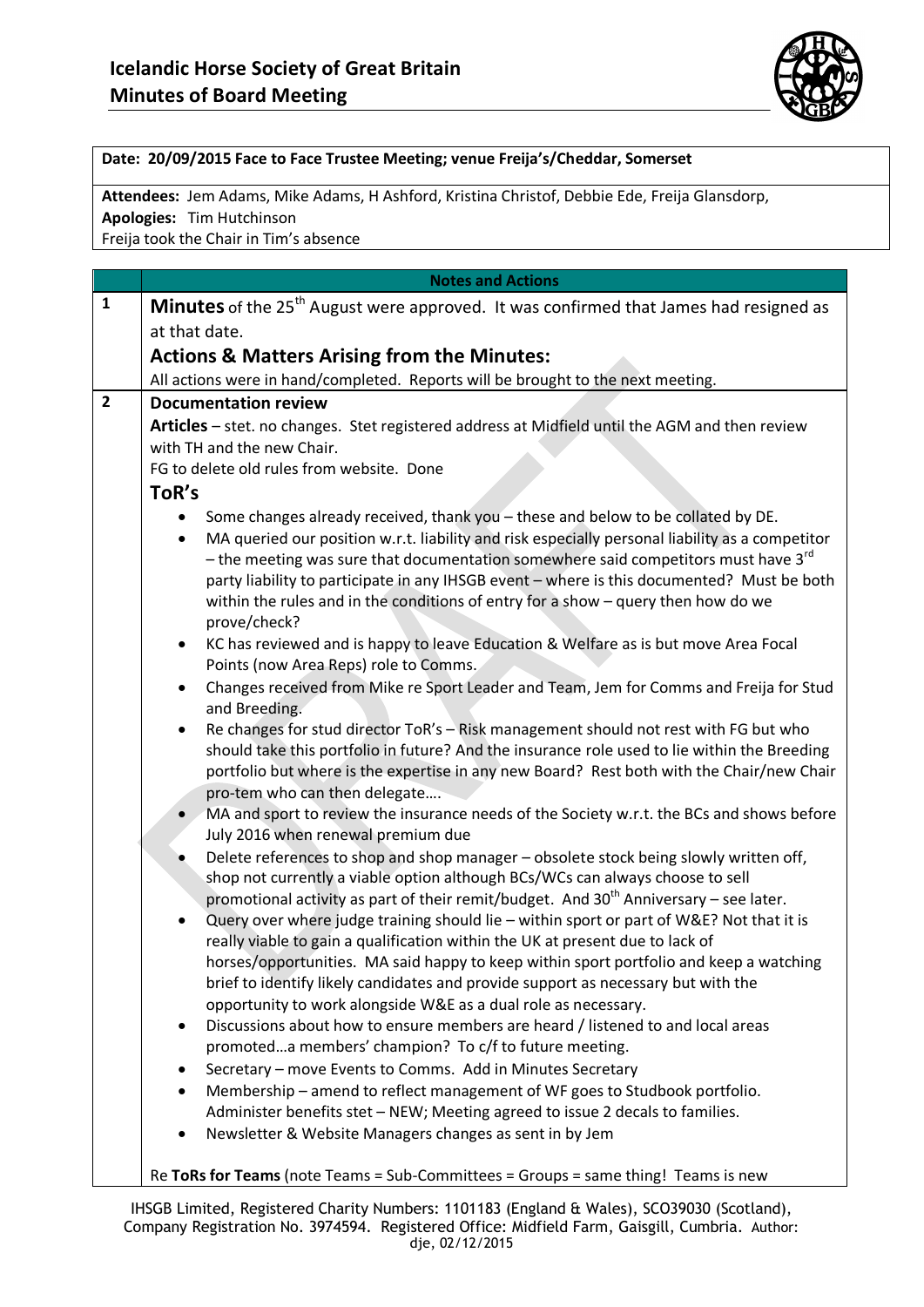

|                         | terminology!). ToR's required for Sports, Youth and Breeding (not felt to be currently<br>required for Comms and Education) – need to come up with phraseology that sets out<br>clearly when a team has the power to make its own decisions and proceed and when<br>issues are to be brought back to the Board for discussion and determination of the way<br>forward, whether it be consultation with the membership, consensus Trustee decision etc.<br>DE to draft - attached to these Minutes for comment.                                                                                                                                                                                                                                                |
|-------------------------|---------------------------------------------------------------------------------------------------------------------------------------------------------------------------------------------------------------------------------------------------------------------------------------------------------------------------------------------------------------------------------------------------------------------------------------------------------------------------------------------------------------------------------------------------------------------------------------------------------------------------------------------------------------------------------------------------------------------------------------------------------------|
|                         | Safeguarding Children - to be updated asap when someone in post<br>Volunteer Policy – done by Jem – now to be published on the website.<br>Advertising Policy - done by Jem - to be circulated with these Minutes for comment and email<br>ratification (or not)<br>Supplementary Rules for Prudent Management of Funds; Lead DE and incorporate into the<br>Governance document<br>Governance/H&S - ALL to review, feedback suggestions to DE and bring collated revision to next<br>meeting. Lead DE                                                                                                                                                                                                                                                        |
|                         | Agreed it would be useful for the Breeding, Youth and Sports teams to set out what rules are<br>current within their area and their due date of review. Note our Articles set out what powers we<br>have as an organisation so teams need to assess what rules are required for them to carry out their<br>day to day business. Action MA, FG and youth                                                                                                                                                                                                                                                                                                                                                                                                       |
|                         | Ellen Brimble joined the meeting for lunch (with homemade apple cake! Thank you) and briefly<br>explored her understanding of the role of the breeding leader. It is hoped she might stand for<br>election at the AGM.                                                                                                                                                                                                                                                                                                                                                                                                                                                                                                                                        |
| $\overline{\mathbf{3}}$ | The Final Accounts for 2014/15 were received from Bevan & Buckland (our Independent<br>Examiners) and approved in principle and adopted by the Trustees. 2 Annual Reports are still<br>required - o/s from JF and KC. A few figures had been allocated to the wrong cost centre. The<br>revisions will be incorporated and the accounts sent round for signature.                                                                                                                                                                                                                                                                                                                                                                                             |
|                         | Re our reserves policies an amendment is required to the Reserves policy to bring it in line with the<br>newer Development Fund Policy. The development fund capital is protected (as per the<br>development fund operating policy which was approved after our initial Reserves policy); given<br>this, if I&E surplus's are mandatorily vired to the development fund every year there will be no I&E<br>flexibility year on year and no way to easily protect cash flow. Therefore the intention behind the<br>change in wording is to allow the Trustees some discretion in investing any I&E surplus in the<br>development fund at year end. DE to redraft for comment. The new version, once agreed, will<br>need to be included in the Final Accounts. |
|                         | Further declarations re money laundering are required for CAF; DE will review and circulate forms<br>for signature etc as necessary.                                                                                                                                                                                                                                                                                                                                                                                                                                                                                                                                                                                                                          |
|                         | NB; note MA's over-payment re FEIF conference in 2014-15 is to contra Kristina's debt for the<br>coference - action DE                                                                                                                                                                                                                                                                                                                                                                                                                                                                                                                                                                                                                                        |
|                         | The Education & Welfare annual report was agreed and now reads:                                                                                                                                                                                                                                                                                                                                                                                                                                                                                                                                                                                                                                                                                               |
|                         | "The IHSGB remains committed to developing an education matrix compatible with the systems<br>devised both by FEIF and the BHS. However this is proving both difficult and time consuming as the<br>BHS do not recognise the existing programmes and steps within FEIF. Our aim is to be able to both                                                                                                                                                                                                                                                                                                                                                                                                                                                         |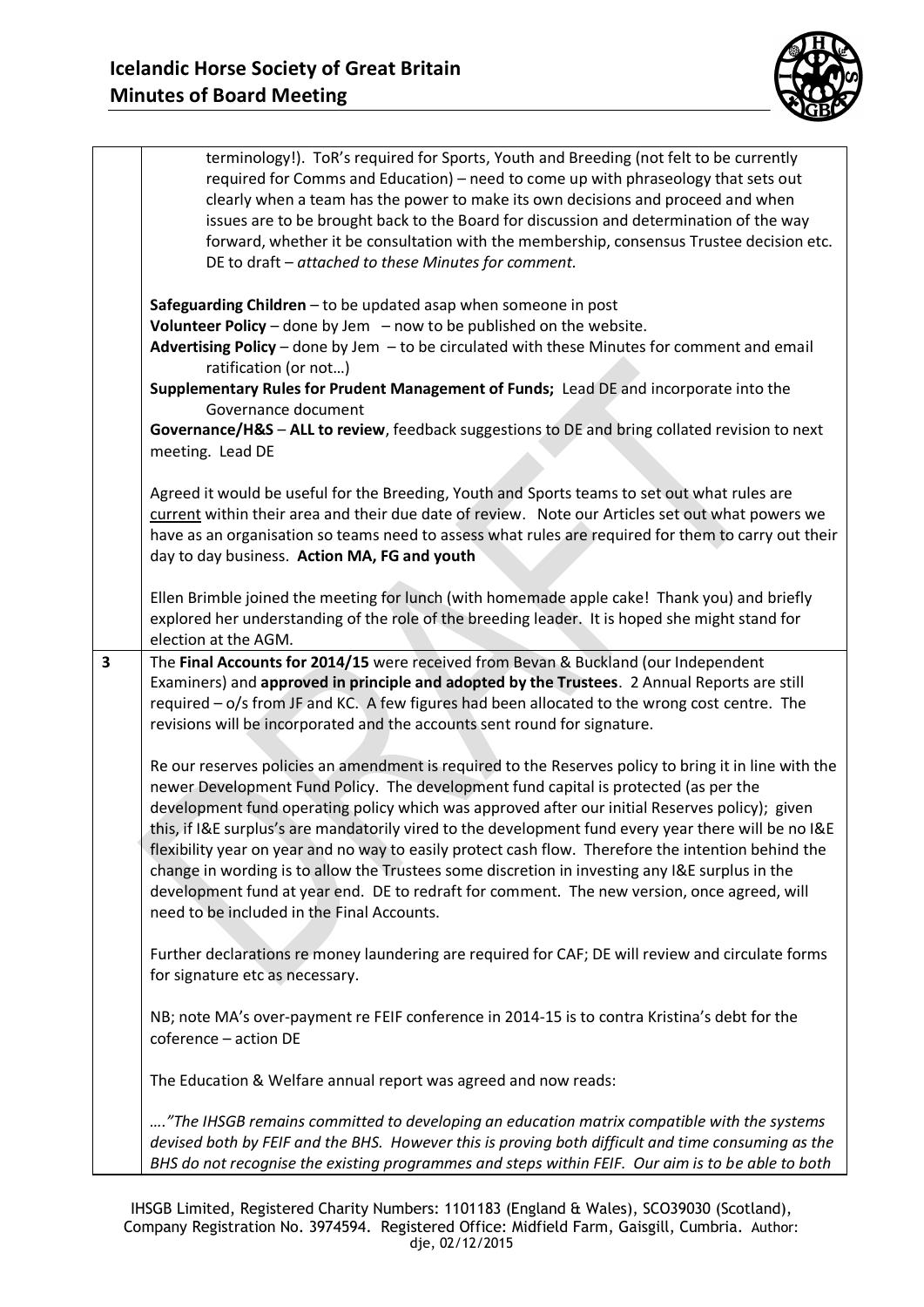

|   | train and accredit as well as insure trainers within Great Britain. We also have to be realistic in that<br>the commercial market in the UK is small and, therefore, potential trainers are reluctant to commit<br>both time and money. We wish to focus our intentions on programmes tailored specifically for the<br>Icelandic horse but will continue to try and tap into, and align with, the BHS systems as much as<br>possible, accepting this will only happen incrementally as we gather momentum.<br>On the welfare side I have been contacted twice by the RSPCA. However neither instance was<br>found to involve Icelandics, one was a Dartmoor and another was a Shetland type pony but advice<br>and help was provided" K Christof September 2015 |
|---|-----------------------------------------------------------------------------------------------------------------------------------------------------------------------------------------------------------------------------------------------------------------------------------------------------------------------------------------------------------------------------------------------------------------------------------------------------------------------------------------------------------------------------------------------------------------------------------------------------------------------------------------------------------------------------------------------------------------------------------------------------------------|
| 4 | <b>Budget</b><br>DE to set out a draft updated 3 year rolling budget and send out for comment; to finalise before<br>the AGM and table at the AGM<br>Significant Events that need to be budgeted for;                                                                                                                                                                                                                                                                                                                                                                                                                                                                                                                                                           |
|   | 30 <sup>th</sup> Anniversary 2015/16 financial year and Year Book? What, how, whenRegional<br>centred events - celebratory weekends - £2k suggested - see if affordable, special edition<br>T-shirts (for sale), video package - need Champion and organising committee. All agreed a<br>great idea and identified September as the possible target month. Jem to lead/co-ordinate<br>with Gundula.                                                                                                                                                                                                                                                                                                                                                             |
|   | FG alerted the meeting to a backlog of invoices, probably due, on passports issued in 2012.<br>٠<br>She was working with the Icelandic company to agree and reconcile the money due,<br>estimate £800. Any payment must be in full and final settlement<br>BC's say £150 surplus<br>Young Horse Assessment - financial help would be appreciated but query how this benefits                                                                                                                                                                                                                                                                                                                                                                                    |
|   | the general membership - the reasons/rationale need to be marketed to the<br>membershiphow link into education/courses to make the vent itself attractive and<br>accessible to the membership? For the future.<br>AGM's - assume zero venue costs 2015/16, review outcome to inform future<br>$\bullet$                                                                                                                                                                                                                                                                                                                                                                                                                                                         |
|   | arrangements. Note; a Tolt in Harmony is planned on the Sunday, judged by Fi Pugh.<br>Some accommodation provided.<br>Subsume regional and ambassador budgets into 30 <sup>th</sup> anniversary.<br>(Aide memoire; Sports team to investigate support groups and sponsorship for future WC<br>teams.)                                                                                                                                                                                                                                                                                                                                                                                                                                                           |
| 5 | <b>AGM</b><br>Calling notices etc – need to go out 21 clear days before our AGM on $14th$ November. So cut off<br>date is $24^{th}$ October. Aim to publish (mailing by Mo please if she can) say by $10^{th}$ October. Jem is<br>liaising with Mo as to a convenient date.                                                                                                                                                                                                                                                                                                                                                                                                                                                                                     |
|   | The documentation was discussed and welcomed the suggestion to include a Tolt in Harmony<br>event at the AGM. Timings were confirmed.                                                                                                                                                                                                                                                                                                                                                                                                                                                                                                                                                                                                                           |
|   | Agreed to invite nominations for the currently vacant post of Leisure Riding Trustee, as per our<br>ToR's.<br>DE to finalise drafts of AGM notices and circulate for comment.                                                                                                                                                                                                                                                                                                                                                                                                                                                                                                                                                                                   |
|   | Agreed to again include an abridged version of the accounts in the mailing<br>Agreed the need to alert the membership to nominations received; Invitation to include a sentence<br>to the effect that "Nominations received will be published on the website a week before the AGM.<br>If you don't have access to the internet please contact Jem Adams, our Communications Trustee on                                                                                                                                                                                                                                                                                                                                                                         |